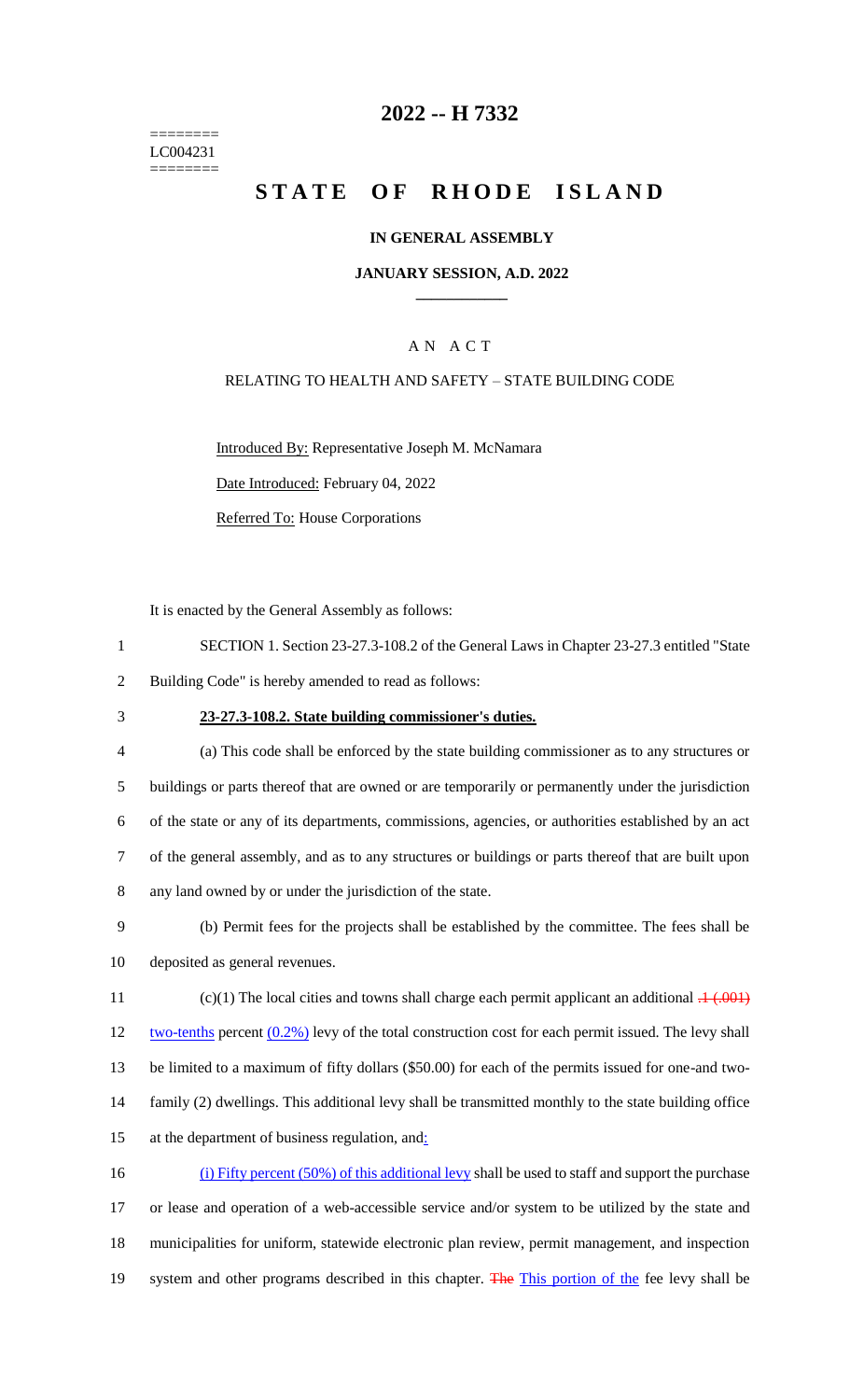deposited as general revenues.

2 (ii) Fifty percent (50%) of this additional levy shall be transferred to the department of labor and training and shall be deposited into the construction workforce training account, which shall be exempt from the indirect cost recovery provisions of § 35-4-27, and shall be used to provide workforce training program grants for the residential and commercial construction industries, and for state and local building officials.

 (2) On or before July 1, 2013, the building commissioner shall develop a standard statewide process for electronic plan review, permit management, and inspection. The process shall include, but not be limited to: applications; submission of building plans and plans for developments and plots; plan review; permitting; inspections; inspection scheduling; project tracking; fee calculation and collections; and workflow and report management.

 (3) On or before December 1, 2013, the building commissioner, with the assistance of the office of regulatory reform, shall implement the standard statewide process for electronic plan review, permit management, and inspection. In addition, the building commissioner shall develop a technology and implementation plan for a standard web-accessible service or system to be utilized by the state and municipalities for uniform, statewide electronic plan review, permit management, and inspection. The plan shall include, but not be limited to: applications; submission of building plans and plans for developments and plots; plan review; permitting; inspections; inspection scheduling; project tracking; fee calculation and collections; and workflow and report management. 20 (d) The building commissioner shall, upon request by any state contractor described in § 37-2-38.1, review, and when all conditions for certification have been met, certify to the state

controller that the payment conditions contained in § 37-2-38.1 have been met.

 (e) The building commissioner shall coordinate the development and implementation of this section with the state fire marshal to assist with the implementation of § 23-28.2-6. On or before January 1, 2022, the building commissioner shall promulgate rules and regulations to implement the provisions of this section and § 23-27.3-115.6.

 (f) The building commissioner shall submit, in coordination with the state fire marshal, a report to the governor and general assembly on or before April 1, 2013, and each April 1st thereafter, providing the status of the web-accessible service and/or system implementation and any recommendations for process or system improvement. In every report submitted on or after April, 2024, the building commissioner shall provide the following information:

 (1) The identity of every municipality in full compliance with the provisions § 23-27.3- 115.6 and the rules and regulations promulgated pursuant to the provisions of this section;

(2) The identity of every municipality failing to fully implement and comply with the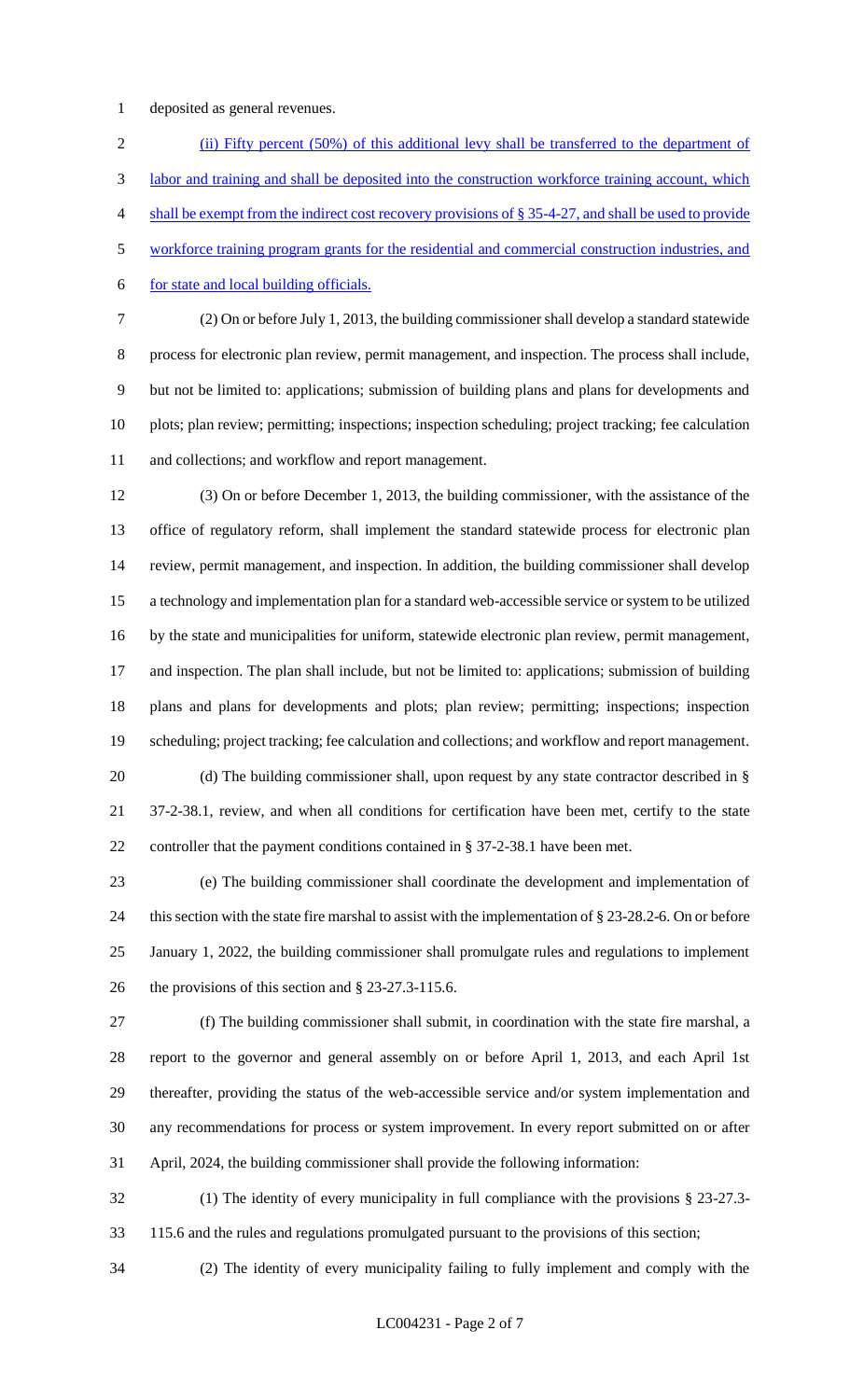provisions of § 23-27.3-115.6 and/or the rules and regulations promulgated pursuant to the provisions of this section, and the nature, extent, and basis or reason for the failure or noncompliance; and

- (3) Recommendations to achieve compliance by all municipalities with the provisions of § 23-27.3-115.6 and the rules and regulations promulgated pursuant to this section.
- SECTION 2. Section 35-4-27 of the General Laws in Chapter 35-4 entitled "State Funds" is hereby amended to read as follows:
- 

# **35-4-27. Indirect cost recoveries on restricted receipt accounts.**

 Indirect cost recoveries of ten percent (10%) of cash receipts shall be transferred from all restricted-receipt accounts, to be recorded as general revenues in the general fund. However, there shall be no transfer from cash receipts with restrictions received exclusively: (1) From contributions from nonprofit charitable organizations; (2) From the assessment of indirect cost-recovery rates on federal grant funds; or (3) Through transfers from state agencies to the department of administration for the payment of debt service. These indirect cost recoveries shall be applied to all accounts, unless prohibited by federal law or regulation, court order, or court settlement. The following restricted receipt accounts shall not be subject to the provisions of this section: Executive Office of Health and Human Services

- Organ Transplant Fund
- HIV Care Grant Drug Rebates
- Health System Transformation Project
- Department of Human Services
- Veterans' home -- Restricted account
- Veterans' home -- Resident benefits
- Pharmaceutical Rebates Account
- Demand Side Management Grants
- Veteran's Cemetery Memorial Fund
- Donations -- New Veterans' Home Construction
- Department of Health
- Pandemic medications and equipment account
- Miscellaneous Donations/Grants from Non-Profits
- State Loan Repayment Match
- Healthcare Information Technology
- Department of Behavioral Healthcare, Developmental Disabilities and Hospitals
- Eleanor Slater non-Medicaid third-party payor account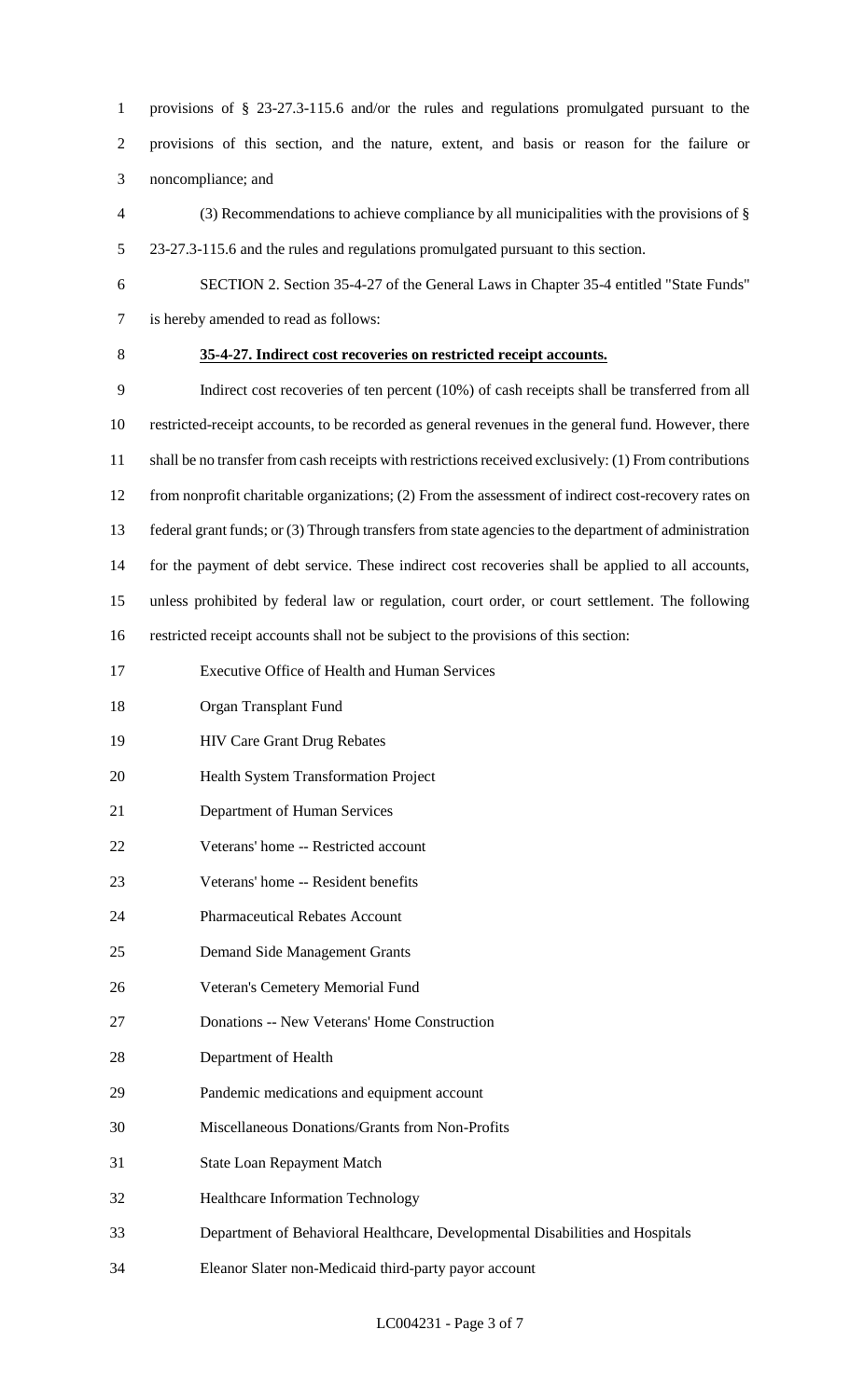| 1              | Hospital Medicare Part D Receipts                            |
|----------------|--------------------------------------------------------------|
| $\overline{2}$ | <b>RICLAS Group Home Operations</b>                          |
| 3              | Commission on the Deaf and Hard of Hearing                   |
| 4              | Emergency and public communication access account            |
| 5              | Department of Environmental Management                       |
| 6              | National heritage revolving fund                             |
| 7              | Environmental response fund II                               |
| 8              | Underground storage tanks registration fees                  |
| 9              | De Coppet Estate Fund                                        |
| 10             | Rhode Island Historical Preservation and Heritage Commission |
| 11             | Historic preservation revolving loan fund                    |
| 12             | Historic Preservation loan fund -- Interest revenue          |
| 13             | Department of Public Safety                                  |
| 14             | E-911 Uniform Emergency Telephone System                     |
| 15             | Forfeited property -- Retained                               |
| 16             | Forfeitures -- Federal                                       |
| 17             | Forfeited property -- Gambling                               |
| 18             | Donation -- Polygraph and Law Enforcement Training           |
| 19             | Rhode Island State Firefighter's League Training Account     |
| 20             | Fire Academy Training Fees Account                           |
| 21             | <b>Attorney General</b>                                      |
| 22             | Forfeiture of property                                       |
| 23             | Federal forfeitures                                          |
| 24             | Attorney General multi-state account                         |
| 25             | Forfeited property -- Gambling                               |
| 26             | Department of Administration                                 |
| 27             | <b>OER Reconciliation Funding</b>                            |
| 28             | Health Insurance Market Integrity Fund                       |
| 29             | RI Health Benefits Exchange                                  |
| 30             | <b>Information Technology Investment Fund</b>                |
| 31             | Restore and replacement -- Insurance coverage                |
| 32             | Convention Center Authority rental payments                  |
| 33             | <b>Investment Receipts -- TANS</b>                           |
| 34             | <b>OPEB System Restricted Receipt Account</b>                |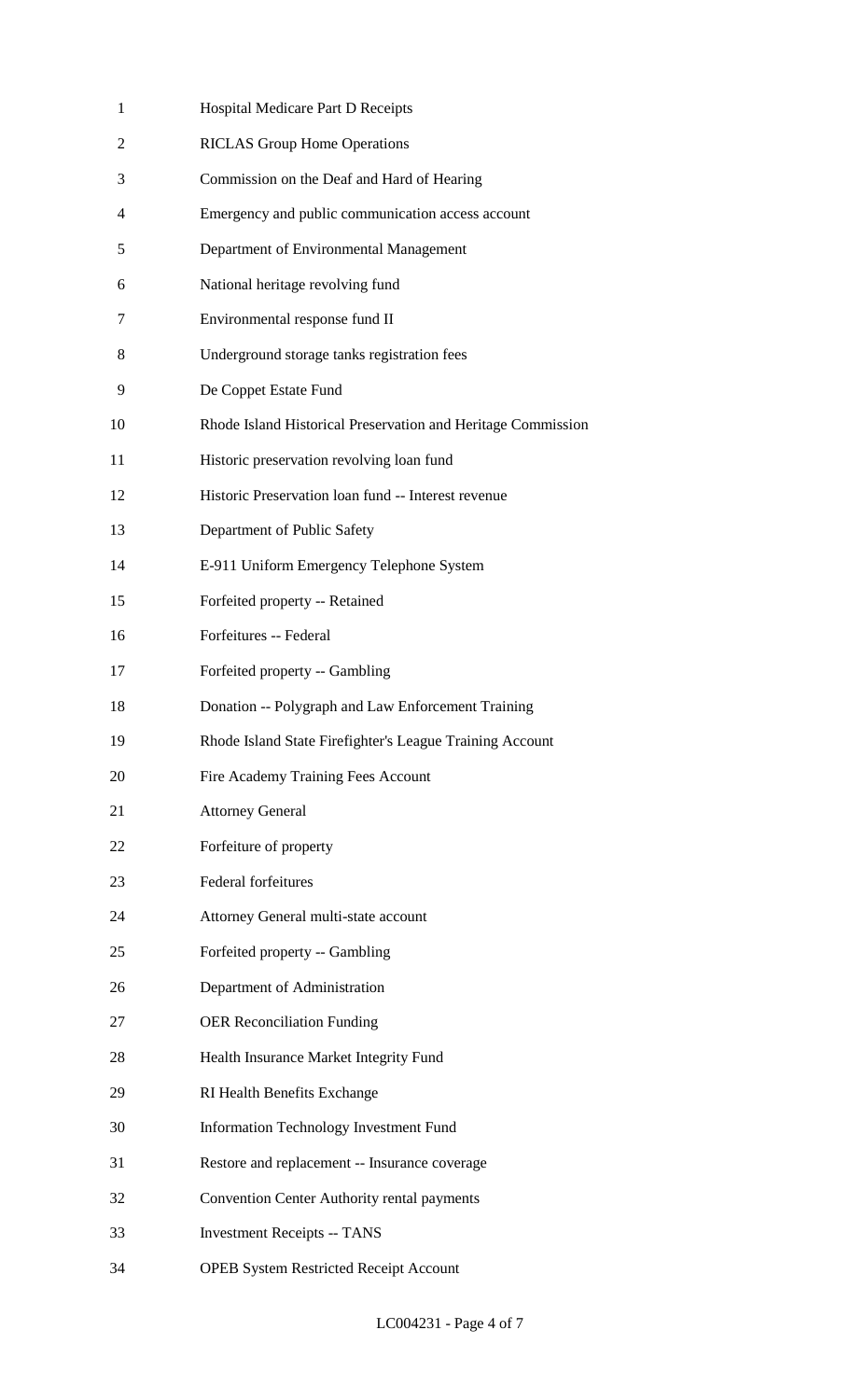| $\mathbf{1}$ | Car Rental Tax/Surcharge-Warwick Share                                       |
|--------------|------------------------------------------------------------------------------|
| 2            | <b>Grants Management Administration</b>                                      |
| 3            | <b>Executive Office of Commerce</b>                                          |
| 4            | Housing Resources Commission Restricted Account                              |
| 5            | Housing Production Fund                                                      |
| 6            | Department of Revenue                                                        |
| 7            | <b>DMV</b> Modernization Project                                             |
| 8            | Jobs Tax Credit Redemption Fund                                              |
| 9            | Legislature                                                                  |
| 10           | Audit of federal assisted programs                                           |
| 11           | Department of Children, Youth and Families                                   |
| 12           | Children's Trust Accounts -- SSI                                             |
| 13           | <b>Military Staff</b>                                                        |
| 14           | RI Military Family Relief Fund                                               |
| 15           | RI National Guard Counterdrug Program                                        |
| 16           | Treasury                                                                     |
| 17           | Admin. Expenses -- State Retirement System                                   |
| 18           | Retirement -- Treasury Investment Options                                    |
| 19           | Defined Contribution -- Administration - RR                                  |
| 20           | Violent Crimes Compensation -- Refunds                                       |
| 21           | <b>Treasury Research Fellowship</b>                                          |
| 22           | <b>Business Regulation</b>                                                   |
| 23           | <b>Banking Division Reimbursement Account</b>                                |
| 24           | Office of the Health Insurance Commissioner Reimbursement Account            |
| 25           | <b>Securities Division Reimbursement Account</b>                             |
| 26           | Commercial Licensing and Racing and Athletics Division Reimbursement Account |
| 27           | <b>Insurance Division Reimbursement Account</b>                              |
| 28           | Historic Preservation Tax Credit Account                                     |
| 29           | Judiciary                                                                    |
| 30           | Arbitration Fund Restricted Receipt Account                                  |
| 31           | <b>Third-Party Grants</b>                                                    |
| 32           | RI Judiciary Technology Surcharge Account                                    |
| 33           | Department of Elementary and Secondary Education                             |
| 34           | <b>Statewide Student Transportation Services Account</b>                     |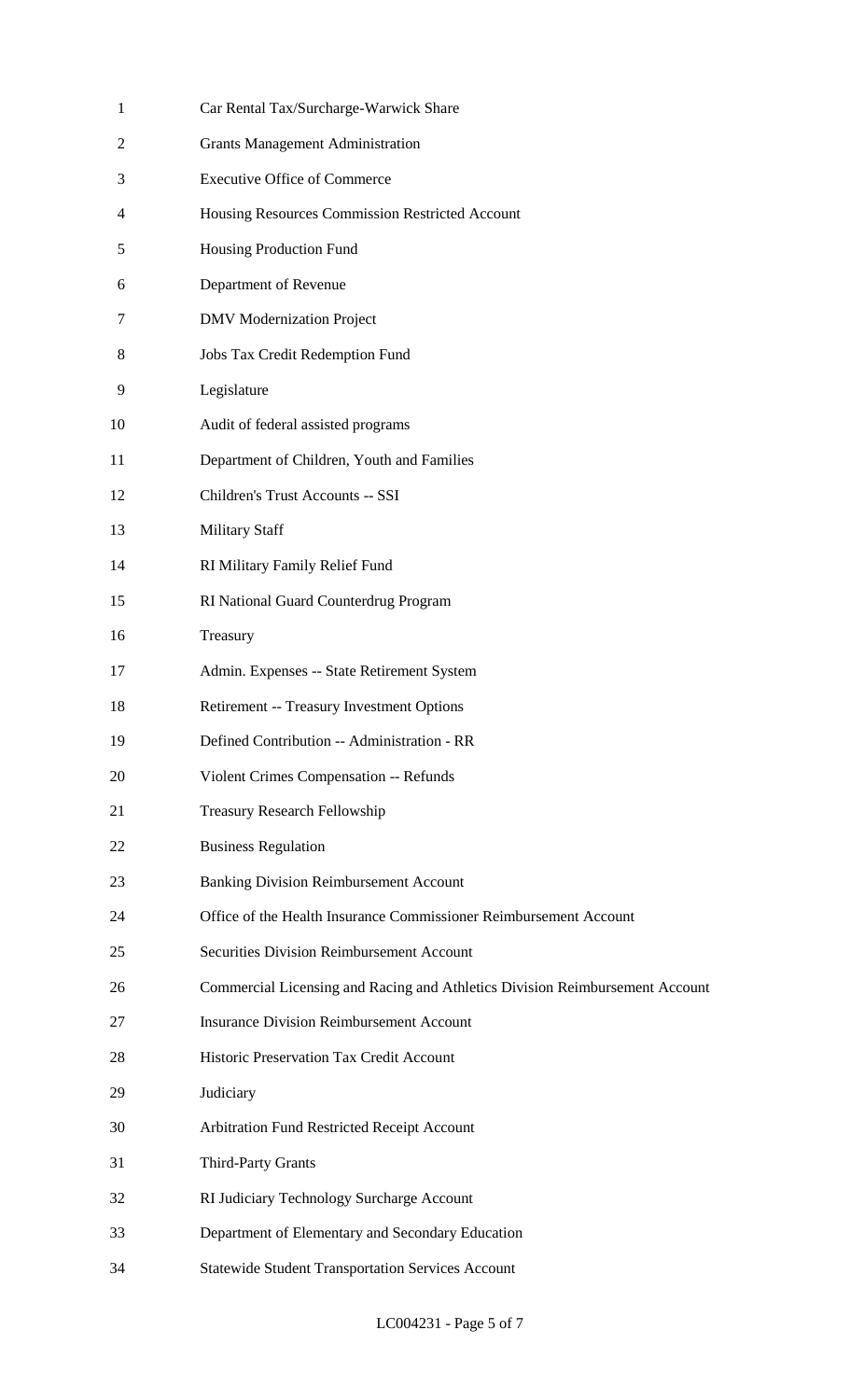| 1  | School for the Deaf Fee-for-Service Account                    |
|----|----------------------------------------------------------------|
| 2  | School for the Deaf -- School Breakfast and Lunch Program      |
| 3  | Davies Career and Technical School Local Education Aid Account |
| 4  | Davies -- National School Breakfast & Lunch Program            |
| 5  | <b>School Construction Services</b>                            |
| 6  | Office of the Postsecondary Commissioner                       |
| 7  | <b>Higher Education and Industry Center</b>                    |
| 8  | Department of Labor and Training                               |
| 9  | <b>Job Development Fund</b>                                    |
| 10 | Rhode Island Council on the Arts                               |
| 11 | Governors' Portrait Donation Fund                              |
| 12 | Statewide records management system account                    |
| 13 | <b>Construction Workforce Training Account</b>                 |
| 14 | SECTION 3. This act shall take effect upon passage.            |

 $=$ LC004231  $=$